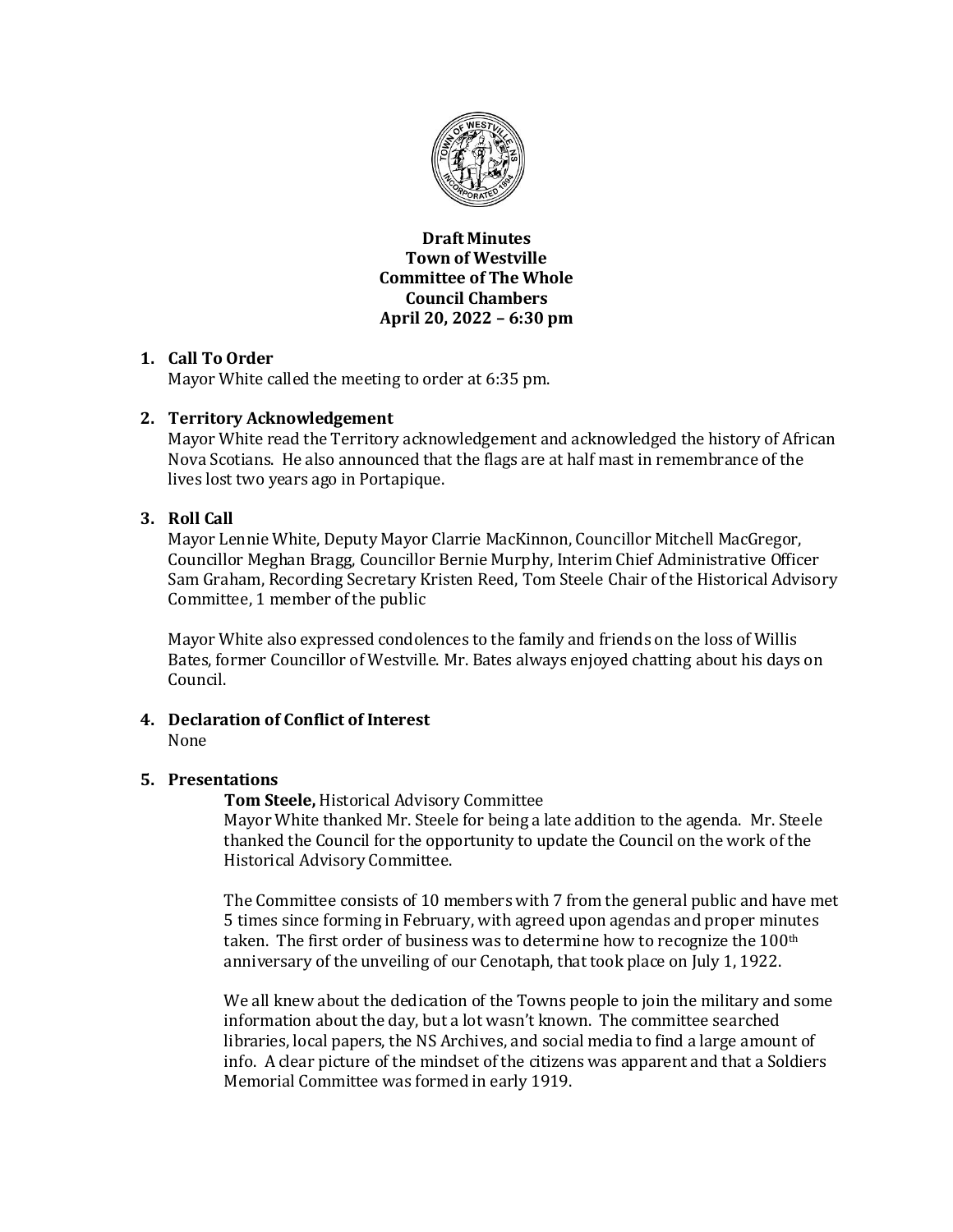In the past week you may have read a press article from the Historical Advisory committee sharing that the Town folk and miners had raised \$7000 within 6 months, and half had come from the miners. You would have also read about the artist that designed and shaped the cenotaph and how it's been recognized as one of the best in any community in Canada and on that day in 1922 the Lt Governor MacCallum Grant plus General Thacker were welcomed by over 4000 county residents as they got off the train in Westville.

One part of the unveiling was the placing of 54 white carnations by the school children as the names of those that died were read out. This is something we will be doing at this years event, but including those from WW2 and the Korean Conflict. Just after the news item was posted, former resident Jan Morris posted a photo of herself as a child along with other children in 1945 getting ready to place the carnations. Her father had died in WW2.

The committee is in the final planning stages of the rededication event to be held in the afternoon of July  $1^{st}$ . Once all the details are complete they will be made public. Special invites have been sent out to Government and VIP members. There will be a color party with the museum and NS Highlanders involved.

Looking into the work of the committee going forward I believe it is important that we secure an area to store and display the history of our Town before it is lost. That is something we will be looking at in the fall and getting back to council with suggestions and for support.

Deputy Mayor MacKinnon commented that he serves on the committee and Tom has shown outstanding leadership and he and George Dooley have done a tremendous job. Every committee member has contributed but the 3 that stand out are Tom, George and Alan Avery. Keep up the good work. George is a wealth of knowledge.

Mayor White shared this is a dream team for this committee. They are an excellent group of people, that have a passion for this. They are currently working on the Cenotaph but there are so many other project ideas. We are very fortunate that George has much of this material and we don't want to lose it. It's a shame the Town's 125th anniversary went by without so much as a mention.

Mr. Steele also acknowledged that Michael Thompson of the Recreation Culture and Leisure department has stepped up as the Secretary for the Committee and is doing a great job at turning the conversations at meetings into minutes.

Councillor MacGregor thanked Mr. Steele for his presentation and the committee for all that they have accomplished so far.

## **6. New Business**

#### **i) Low Income Tax Exemption**

Last year the Low Income Tax Exemption stated: on an annual basis an exemption from taxation, operating as a reduction in taxes otherwise payable to the Town in respect to a property in an amount of \$250 (2021) for owners of property whose family income (household income) from all sources does not exceed \$22500 (2020)